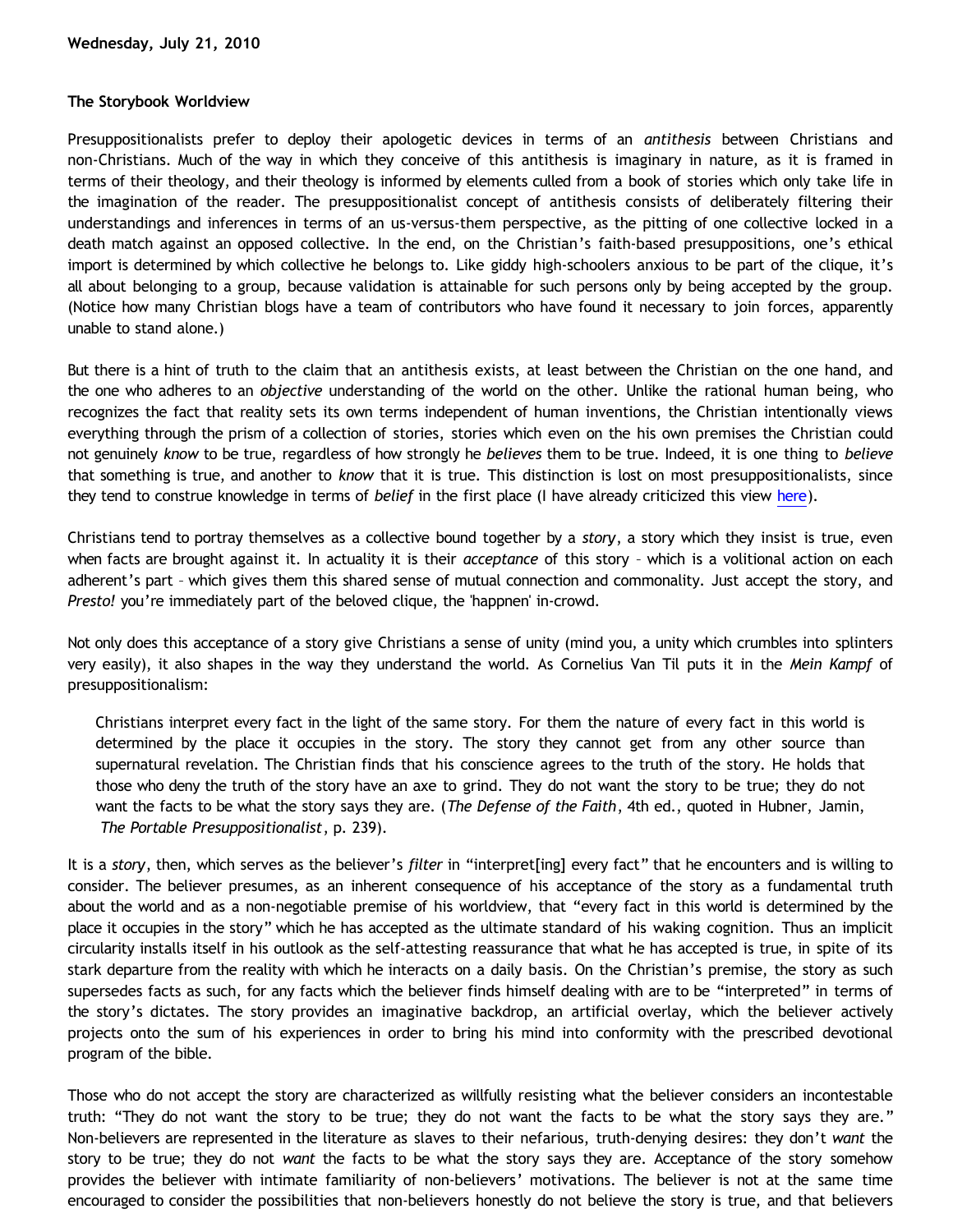are the ones who are held captive by their desires in *wanting* the story to be true. Such proposals are kept safely out of sight, as they are not to be considered, for the believer has no rational defense against them.

As with other specimens of fiction, the bible-believer's story takes its residence in the believer's imagination. However, it is not a story which the believer's own imagination *creates*, but which his own imagination *informs* as he tries to digest its contents into the sum of his cognition, whose inner workings are situated beyond his own understanding (for he does not endeavor to understand the nature of his imaginative indulgences when it comes to his theism), given his focus on seeking to enshrine the elements of the story as a guide to his understanding of the world. The more concrete elements of the story are unavoidably open to being imagined differently from believer to believer, but certain stereotypes have as a matter of tradition inserted themselves into the images which believers cultivate as they recreate biblical scenes in their minds. When Jesus commanded the water pots to be full of wine at the marriage in Cana (cf. John 2:1-11), for instance, the believer may imagine that he wore a white robe and had a long beard, was he taller than most of the other guests, had an austere sense of omniscient awareness and wisdom, spoke softly and compassionately, that he radiated with a holy glow visible to "the chosen," etc. These images have worked their way into the believer's imagination courtesy of earlier believers who concretized their imaginings of the same story in media such as paintings and the silver screen. But they are all imaginary just the same.

In the passage by Van Til quoted above, the Christian is explicitly encouraged to believe that "those who deny the truth of the story have an axe to grind," which is not intended to be complimentary. The believer's experience of the world is carefully managed by those who watch over him, who oversee the constant surveillance over his devotion to the program, as he is told specifically how to view all outsiders to the faith, given the fact that they are outsiders to the faith. The us-versus-them collectivism inherent in the religious allegiance to the Christian worldview is affirmed explicitly in the substance of the narrative itself (cf. Mt. 12:30: "He that is not with me is against me"). To put it bluntly, those who have not chosen, as the Christian believer has chosen, to accept "the story" as some incontestable cosmic truth about reality, are to be seen as stubbornly resisting truth in an irresistible fit of contempt, a product of their depravity, as a result of some fundamental choice they have made in opposition to the ethical path which only the story can offer.

So acceptance of the story as truth, regardless of actual truth value, its content and its meaning under examination, is of paramount importance to the devotional program of Christianity. The believer is expected to adopt the disposition that the story is worth dying for. And even though it is never explained how the story can benefit from the believer's self-sacrifice, he is told explicitly that "religious faith is something to die for and something to live every moment" (Kreeft and Tacelli, *Handbook of Christian Apologetics*, p. 14). The believer is to give priority, just as in Kreeft and Tacelli's statement, to being willing to die for the story. The believer is not to consider the fact that differing interpretations of the same story are what has caused Christianity to implode on itself since its very inception, resulting in hundreds if not thousands of schisms, sects, denominations, factions and cultic offshoots. He is not to consider the fact that each believer's imagination plays an essential role in his reading of the story and in his overall religious experience, a role which governs his interpretation of the story. What is important is that the believer do his best not to fall prey to the "false prophets" of other religions, and other interpretations of the same story. There is only one story, he is taught, and only one interpretation of that story. Anything else is heresy and depravity.

#### As Van Til states:

Scripture presents itself as being the only light in terms of which the truth about facts and their relations can be discovered. (*The Defense of the Faith*, p. 108)

In other words, for the Christian believer, the *story* comes first, and *then* the facts, which are admitted only *after* the story has been accepted as true, and which are "interpreted" in terms of the story *as the believer comes to understand it*. The facts themselves do nothing to inform or confirm the story. Rather, they are to be placed, by a selective process performed by the believer, into their proper role as the story is held to govern them. The story does not need to conform to facts that are independently discovered and integrated according to a rational system of cognition; rather, the facts are to be made to conform to the story. And the story is to be found in a storybook, which is to be revered as a sacred artifact having supernatural origins and supernatural content, and therefore unquestionably true no matter what it says. The storybook's contents are to be accepted as true even before the believer has read what it says.

Christianity, then, is a worldview based on a storybook, and which requires that its adherents view the world through the prism of a storybook. For those who do interpret the world in terms of what the storybook would have them believe,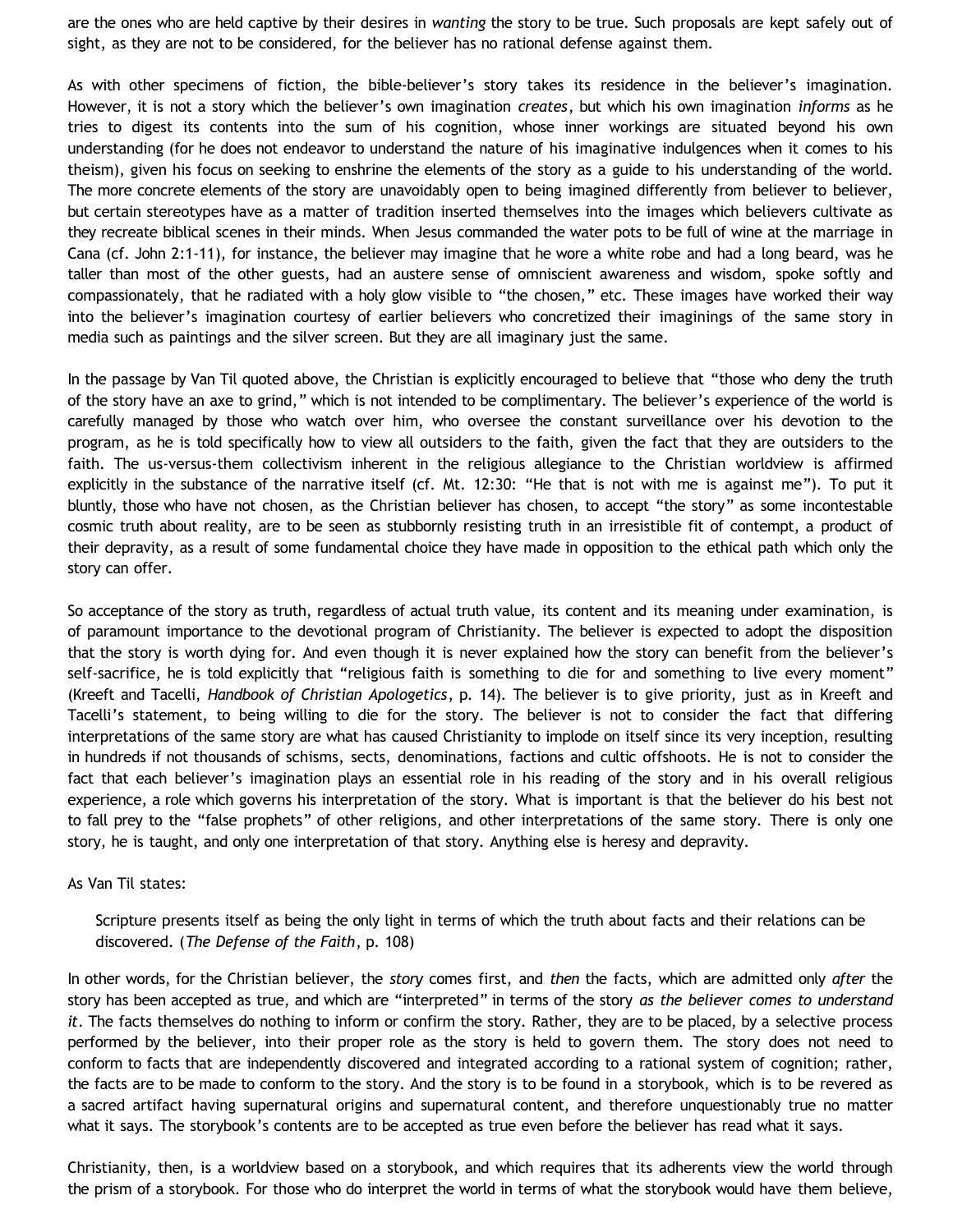those who do not take the storybook seriously and similarly look at the world in terms of what the storybook says, are to be scorned, despised, held in contempt and considered to be a threat. It is for this reason that believers always reserve for themselves the option of simply ignoring what critics of Christian philosophy have to say: since they do not accept the story, non-Christians are considered to be darkened in their understanding, given over to demonic influences, and beyond the reach of the "reasoning" which believers themselves find so persuasive and enticing.

For the Christian, the atheist is the most despicable of spoilsports. He's a spoilsport because his very existence, given the fact that he is a non-believer, serves as a constant reminder to the believer that the storybook is actually a cauldron of deception. This is not only why non-believers are so despised, but why they are also the target of so much Christian animosity and resentment. Defeating the non-believer is of utmost priority to defenders of the Christian faith, as his very existence constitutes a lethal threat to the sanctity which they want their storybook to possess. Defeating the non-believer on his own terms is unnecessary and even to be discouraged, for it could end up in failure. Discrediting by means of insult is ultimately the only way out for believers, and they know this, which is why many internet apologists have learned to head directly for this path when they encounter criticism.

Philosophically, the storybook leads the believer into a pit of internal conundrums and contradictions, mental snares which are acknowledged to exist but characterized as "paradoxes" so as to construe them as evidence of the supernatural genius and mysteriousness of its alleged author, for "God must always remain mysterious to man" (Cornelius Van Til, *The Defense of the Faith*, p. 14). It portrays its god as a father which allows his only begotten son to be tortured and murdered by vicious villains, and equates this same god with "love" (I Jn. 4:8). It claims that its god is uncreated and equates it with light (I Jn. 1:5), and it tells us that light was created (Gen. 1:3). It tells us that " whatsoever is not of faith is sin" (Rom. 14:23) and that "the law is not of faith" (Gal. 3:12), but insists that the law is not sin (Rom. 7:7). It tells us that things which are invisible are "clearly seen" (Rom. 1:20).

The story which Christians accept as truth, characterizes man as inherently defective. And yet his creator is supposedly "perfect" (Mt. 5:48), whose "work is perfect" (Deut. 32:4), whose "way is perfect" (2 Sam. 22:31). This perfect creator created imperfection (see [here](http://bahnsenburner.blogspot.com/2009/03/was-adam-created-perfect.html)). The perfect creator's greatest creation – which is man – turns out to be one of the biggest bungles of all history, according to Christian doctrine itself.

Left alone, man will - according to the storybook-informed Christian worldview - automatically deviate from "the truth," for "the truth" is not something that he can discover on his own. According to Christianity, truth is something that must be "revealed" to man from some supernatural source. Once the priests' underlying premises are accepted, the believer has no basis to question their propagandistic influence and manipulation, and is thus prone to sacrificing himself to their lead, believing that such sacrifice is good, moral, noble. As for the problem that results from supposing that man is inherently defective on the one hand, and created by a perfect creator on the other, the priests have an explanation for this: man *chose* to depart from the true path. That is, *one man* chose to depart, and *all men* were thus infected with this defect as a result. Not only does this clue us in on the collectivistic conception of guilt which Christianity fosters in the believer's psyche, it is also an example of blaming the product rather than the producer for the product's faults. Not only are all the products vulnerable to the defects of one, but the producer continues to produce more products after its first product has proved defective, allowing the defect to propagate throughout the general population. The storybook would have us believe that this is the choice of a perfect creator. And responsibility for the summary deficiencies resulting from the choices on the part of the producer, is laid at the feet of every product. It's the lemon's fault that it is a lemon.

But this distortion of justice is all part of the story which the believer is supposed to swallow hook, line and sinker. Christian apologist John Frame puts it as follows:

As Calvin said, the Christian should look at nature with the "spectacles of Scripture." If even unfallen Adam needed to interpret the world according to God's verbal utterance, how much more do we!... To allow Scripture this corrective work, we must accept the principle that our settled belief as to Scripture's teaching must take precedence over what we would believe from natural revelation alone. (*Apologetics to the Glory of God*, p. 23)

So while, according to the story, the entire creation is saturated with defects (cf. "sin"), the creator itself is to be revered as incapable of doing wrong, and "the creature" (i.e., the believer) is to take on "the spectacles of Scripture" and "interpret the world according to" the "verbal utterance" of the one who created the mess in the first place. And rather than correcting the problem in the product, the Christian god has chosen instead to offer a patch – namely the storybook – which the believer is required to apply to himself by accepting its contents as unquestionable truth and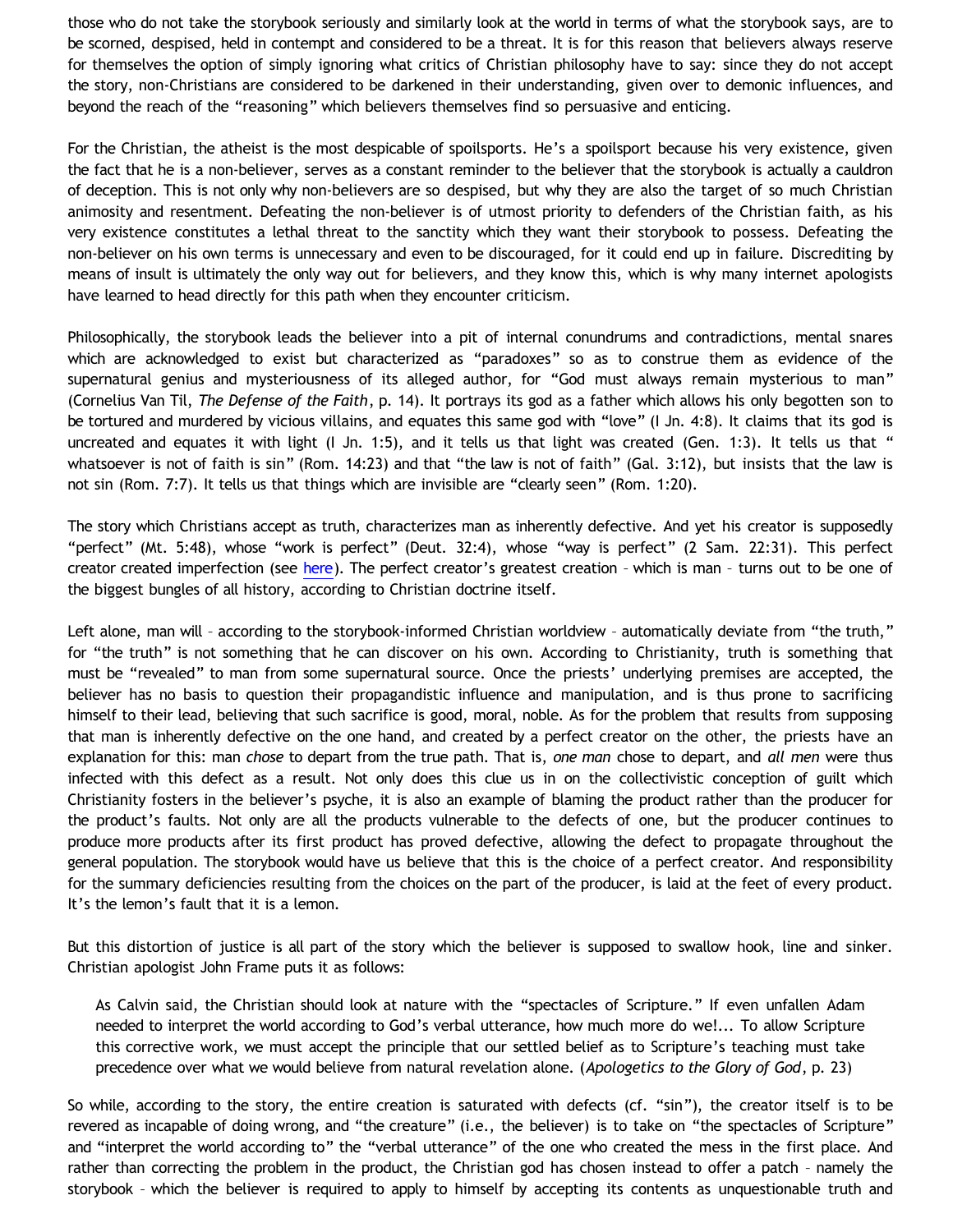joining a group of people seeking to do the same.

Frame insists that he is "not advocating dogmatic adherence to ideas based on half-baked exegesis and rejection of, say, scientific theories on the basis of such sloppy theologizing" (Ibid., p. 23n.26), though he does advocate the rejection of the scientific theory of evolution because of its damning threat to the biblical worldview (cf. pp. 103, 129, et al.). It is interesting that Frame characterizes evolution as a form of idolatry, saying,

Nobody can prove evolution. Evolution is a hypothesis held by faith, and all supposed facts must be made to fit into its framework. It is a "paradigm" in Thomas Kuhn's sense, a criterion for judging other proposals, itself not subject to judgment. Indeed, evolution is necessary, once one rejects creation. For either the earth was produced supernaturally (i.e., created0 or it was produced naturally, apart from God. Any naturalistic origin of the world will involve evolution, for it will be the result of natural laws operating upon primitive matter, producing complexity over time. Thus, the concept of evolution did not begin with Darwin. Rather, it has been characteristic of every non-Christian philosophy since that of Thales in the sixth century B.C. (Ibid., p. 197)

So, for Frame, and many other Christian believers, the theory of evolution is a story competing with the storybook of the Christian bible. As with the story line of the Christian bible, evolution requires its adherents to make "all… facts… fit into its framework." It's okay when the guiding story involves the supernatural beings of "Scripture," but if it involves science which man can discover and validate by his own faculties, it is an unprovable "hypothesis held by faith, " and thus, apparently, to be abandoned, even condemned.

Are you following this?

Also, Frame tells us that he is not saying

that our settled beliefs concerning the teaching of Scripture are infallible… But I repeat: those settled beliefs must take precedence over our beliefs, settled or not, from other sources. Otherwise, we do not allow Scripture to be a true corrective to our understanding of natural revelation. (Ibid., pp. 23-24n.27).

Frame speaks of not allowing "Scripture to be a true corrective to our understanding" of nature, as if there were some dismal consequence to be worried about here. But what would be wrong in allowing nature to speak for itself? What is the danger here if not the fact that nature does not conform to what the storybook says? If nature did naturally confirm what the storybook says, would Frame have such concerns? I suspect not. If nature does not naturally confirm what the storybook says, what does this tell us about the value of the storybook?

I found the following statement from Frame most curious. He writes:

there are some who claim that proof is necessary *for them*… Scripture does more than simply rebuke them. It provides much persuasive testimony of God's reality and also points us to sources outside itself where more testimony can be found. (Ibid., p. 66)

Note that the storybook's content is characterized as "testimony." And "testimony" for Christians, at least when it comes from a Christian source, is supposed to be taken as unimpeachably factual. If there is a non-circular argument for such a self-serving view, I'd like to see it.

What I find interesting about this statement is Frame's view of *proof*. Presuppositionalists insist that their " transcendental argument" is "absolutely certain proof" of the Christian god's existence and of "the truth of Christian theism" (cf. Van Til, *The Defense of the Faith*, 3rd ed., p. 103), and that it is the only apologetic scheme compatible with the bible. So if there is a "proof" of the Christian god's existence which is so compatible with what Christians call their god's verbal revelation, why would that verbal revelation rebuke or condemn those who expect proof?

In regards to presuppositionalism proper, notice how it involves appeals to a storybook in order to settle age-old philosophical questions. The problem of universals, for instance, is "answered" by pointing to a triune god – i.e., to a character in a storybook which the believer has no alternative but to imagine in his own mind. It is supposedly in the mind of this supernatural triune god where "the one" and "the many" – "unity" and "plurality" – are fundamentally related. Thus, instead of understanding the relationship between the multitude of concrete objects which we perceive and the abstractions by which we unite them in a conceptual manner, the presuppositionalist approach prefers to attribute this relationship to the mind of a character found in a storybook which takes residence in the believer's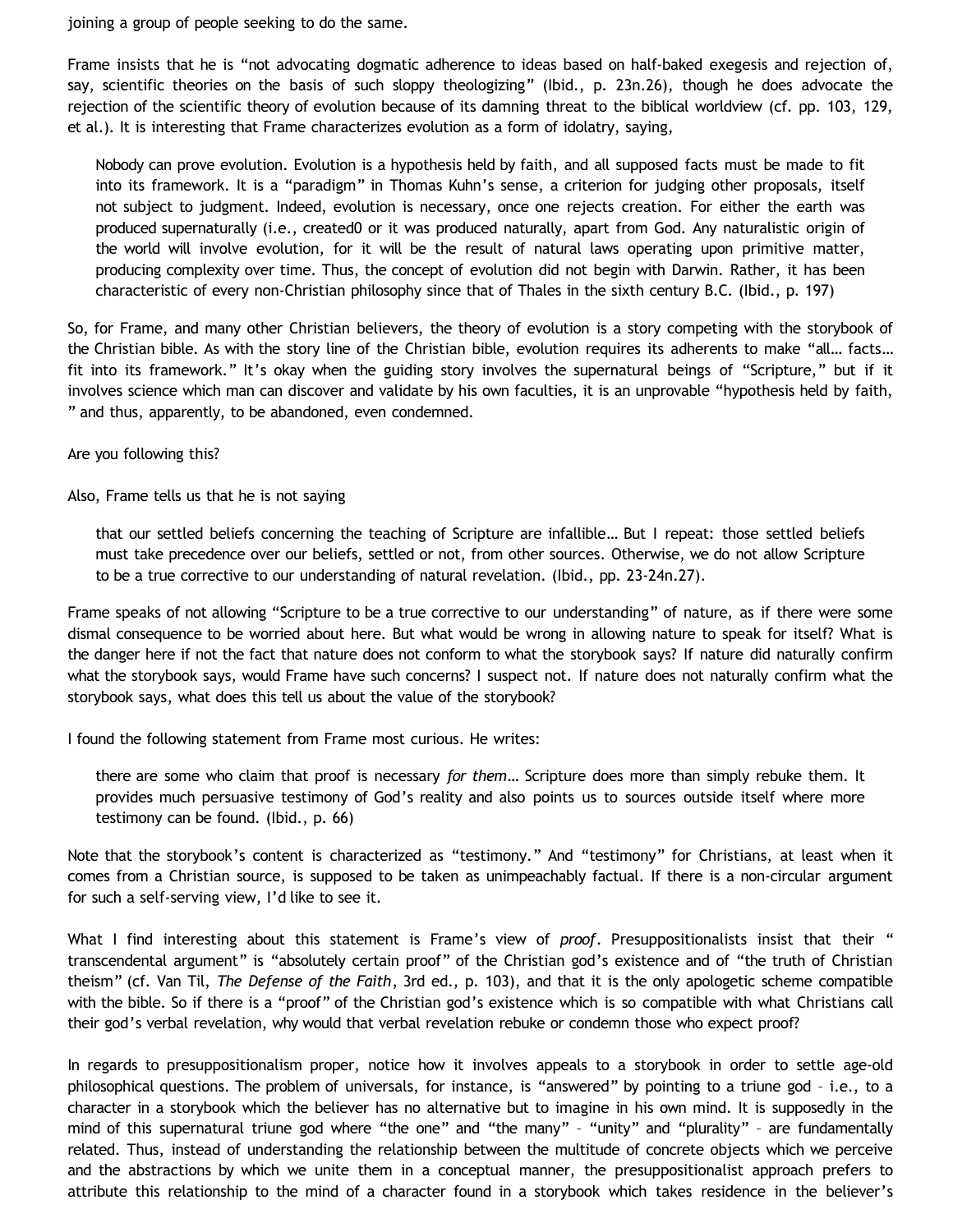imagination. Similarly with the so-called "problem of induction" raised by the Scottish philosopher David Hume. Instead of questioning the premises of Hume's skeptical argument, presuppositionalists prefer to take Hume's argument for granted and point to a character from their sacred storybook as the solution to the ill-conceived problem. On presuppositionalist grounds, the problem of induction is "solved" – not by recognizing the objective nature of reality and understanding the conceptual process by which the human mind performs inductive inferences – but by pointing to a storybook character which has allegedly "created the universe in which we live (Gen. 1:1, Col. 1:16), and who sovereignly maintains it as we find it to be (Heb. 1:3)" (Brian Knapp, "Induction and the Unbeliever," *The Portable Presuppositionalist*, p. 132). Does this bring us any closer to a rational understanding of induction? Of course it doesn't. But it conforms to the believer's devotion to the view that the storybook is true, and that's what's important to the believer.

We cannot expect a storybook which departs from reality so radically as the bible does, to provide rational answers to such important questions. Instead, we are expected to simply don "spectacles of Scripture" and ignore its discrepancies with reality as if they did not exist, as if they would disappear if we ignore them long enough. Such is the presuppositionalist's last resort, one which he takes more often than he'd like to admit.

by Dawson Bethrick

Labels: [Evolution](http://bahnsenburner.blogspot.com/search/label/Evolution), [John Frame](http://bahnsenburner.blogspot.com/search/label/John%20Frame), [The Storybook](http://bahnsenburner.blogspot.com/search/label/The%20Storybook)

*posted by Bahnsen Burner at [10:00 AM](http://bahnsenburner.blogspot.com/2010/07/storybook-worldview.html)*

#### **4 Comments:**

#### [Dan Doel](http://www.blogger.com/profile/16761291400347369301) said...

This sort of thing leads to one of the most hollow-ringing arguments used by (internet) presuppositionalists (as I recall, at least; I've stopped frequenting the places you might find them). That is, they frequently accuse opponents of presupposing that their story is false. This is sort of understandable, because they commit to the truth of the story at a foundational level, so they take the position that *any* judgment of the story must be foundational.

But, "presupposing" the falsity of the Bible is just (roughly) as silly as presupposing its truth. The factual accuracy of a particular book isn't something that belongs at the core of your understanding of reality at all. So the accusation sounds like nonsense to the non-believer. People don't presuppose the non-existence of leprechauns. That is a conclusion based on examination of reality. And almost necessarily so, because you don't even get to an idea of what leprechauns (or books) are without already having investigated the world quite a bit already. It's quite a stretch to assert that one requires a foundational belief in the existence of leprechauns before one can even proceed to figure out what leprechauns are.

#### [July 21, 2010 8:30 PM](http://bahnsenburner.blogspot.com/2010/07/134386438345383609)

#### [Yog Sothoth](http://www.blogger.com/profile/02104602393018428099) said...

One of the most ridiculous things I have ever read in an internet discussion on religion is the following (somewhat paraphrased) exchange:

Presupper: It is a part of my worldview that all people believe in God, some just choose to deny Him.

Atheist: So people choose to deny God and go to Hell?

Presupper: Yes.

Atheist: So people want to go to Hell? People want to be tortured?

Presupper: Yes.

Christian Apologists do and say a lot of batshit insane things, but the bald-faced assertion that EVERYONE knows their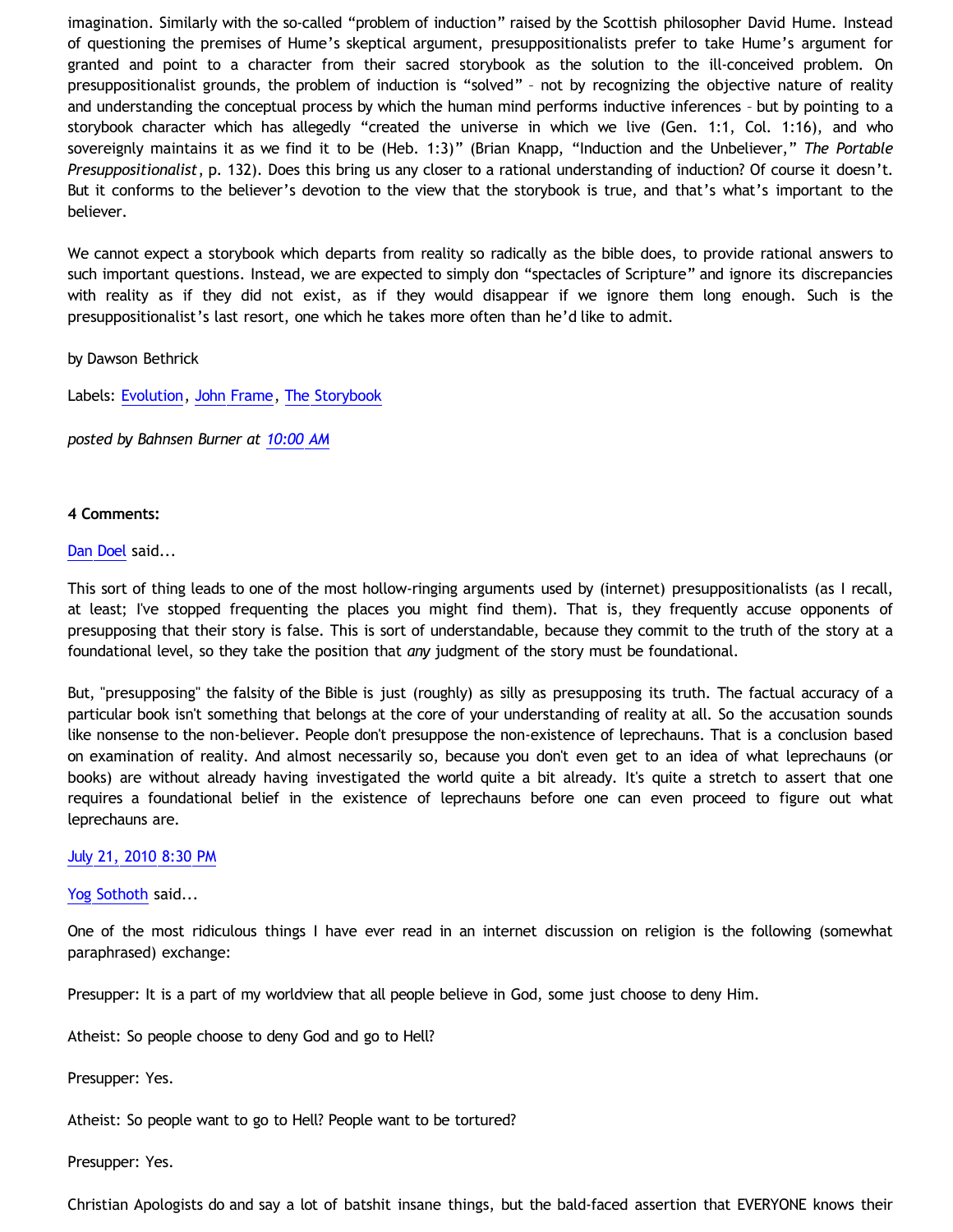God is real, and anyone professing to be an atheist must be evil, delusional, and willfully ignorant is their most annoying tact.

I've always wondered if the view that Atheists "just don't want the Bible to be true" is some sort of subconscious projection on the part of Christians. They are all too familiar with the process of "just wanting something to be true" or "just wanting something to not be true", and so assume that is the basis upon which others make decisions on what to believe about reality.

[July 21, 2010 10:09 PM](http://bahnsenburner.blogspot.com/2010/07/6944985523997665940)

[Bahnsen Burner](http://www.blogger.com/profile/11030029491768748360) said...

Dan,

You make some very good points.

You're exactly right: presupposing the falsity of the bible is as silly as presupposing its truth. The bible's truth or falsity must be \*inferred\* - i.e., arrived at as a conclusion given whatever premises are factored into deriving that conclusion. One cannot simply assume one way or another and try to get away with it by calling it a "presupposition." I don't know of any non-Christian critic who does this, but critics are routinely dismissed for having biased "presuppositions." I think this tells us more about the apologist making such a claim than anything else. It tells us that he thinks biased presuppositions, one way or another, is key to the whole debate.

As you rightly point out, whether or not a specific book's contents are true is not something that one can know at the base of one's knowledge. We do not begin our cognition by affirming or denying the alleged truth of the contents of some book. To affirm such a view only bastardizes the nature of human consciousness, and consequently tells us that those taking such a position do not really understand how their own consciousness operates. On the contrary, it is, as you rightly indicate, a conclusion to reasoning which takes a whole constellation of facts into account (or, in the case of the Christian who claims that the bible's contents are true, a constellation of imaginations as if they were factual).

I'm reminded of how one apologist characterized one horn of the presuppositional method. He characterized it as follows:

"begin with the negation of God's existence, and then show that human knowledge is not possible on that basis."

My response to this was as follows:

*You could do this, but I think you would only wind up battling a straw man. The human mind does not begin by negating or denying a premise. It begins by perceiving and affirming a positive, and goes on from there. Only then would it have any content to work with in order for negating or denying to be possible. Sure, the atheist, for instance, has no god-belief. But it does not follow from this that he \*begins\* by denying the existence of gods. Similarly, Christians do not begin by denying the existence of Allah, Geusha or Avalokuthara. There are in philosophy issues that are more fundamental than the question of the existence of a god, Christian or otherwise, and they involve positive affirmations based on fundamental recognitions.*

The real issue of contention, which apologists are typically unable to contest, is the fact that the question of a particular god's existence is not a fundamental issue in philosophy. Christians of course do not want this to be the case. They want their god's existence to be absolutely fundamental. But they lack the epistemological goods to substantiate such a position. But notice how every argument for the existence of a god requires that the one considering it exists, is conscious, and can discern between A and non-A. In other words, the Objectivist axioms must be true even in order to consider such arguments (let alone develop them and ensure their formal validity).

I've tried my best to explain this to theists, but they typically find it convenient to ignore what I have to say (notice how few attempt to interact with my arguments). They don't want to listen, they don't want to learn. They just want their imaginary deity, and to denounce the minds of everyone who does not bow to it.

Regards, **Dawson**